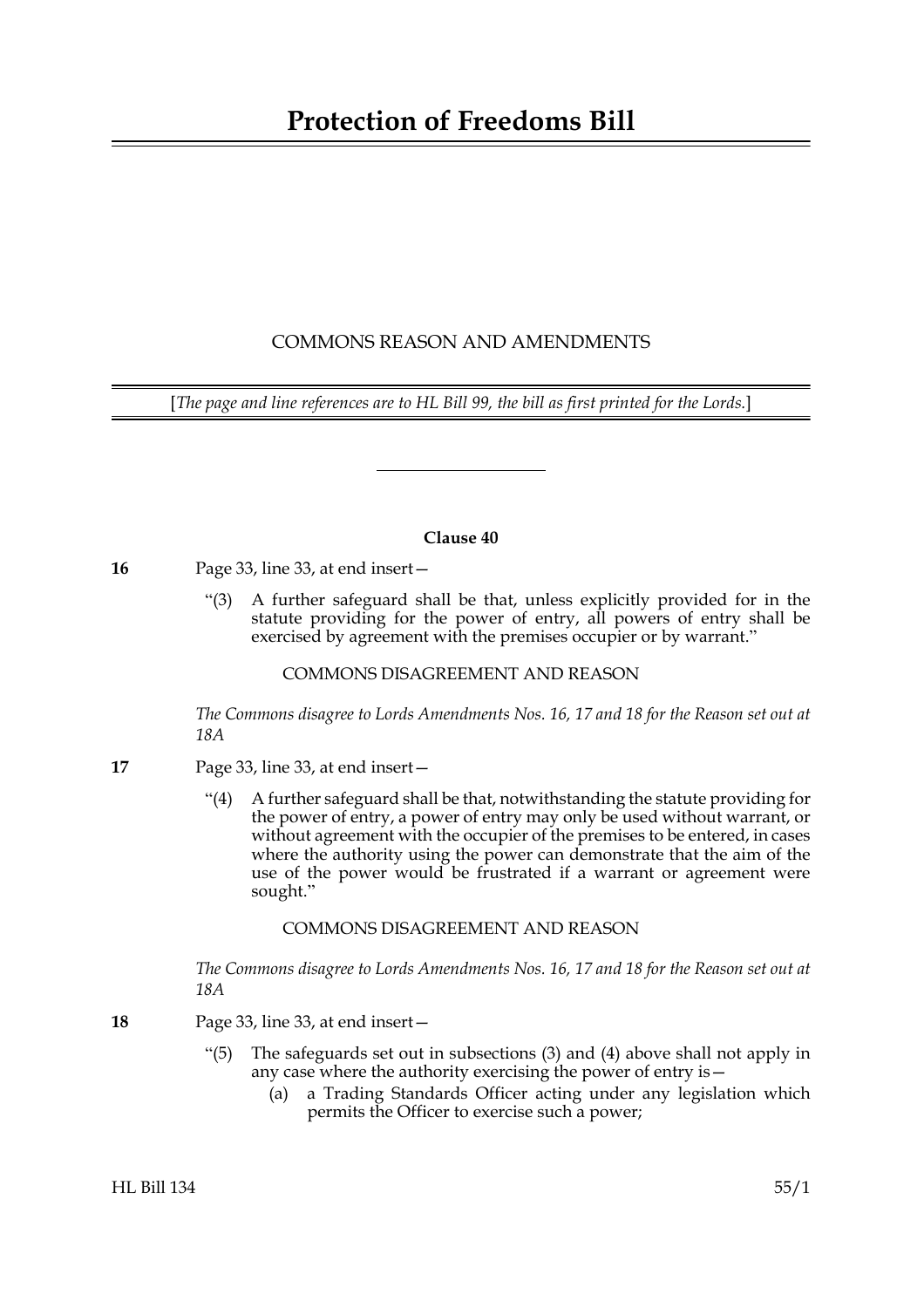- (b) a Constable or a member of the Security Service acting under any legislation which permits such a person to exercise such a power; or
- (c) doing so in pursuance of the protection of a child or a vulnerable adult."

#### COMMONS DISAGREEMENT AND REASON

*The Commons disagree to Lords Amendments Nos. 16, 17 and 18 for the following Reason—*

**18A** *Because the Commons consider that the imposition of general restrictions of this nature on the exercise of powers of entry could undermine actions to protect public safety.*

#### **Before Clause 107**

**51** Insert the following new Clause —

#### *"Stalking*

#### **Offences in relation to stalking**

(1) After section 2 of the Protection from Harassment Act 1997 (offence of harassment) insert—

## **"2A Offence of stalking**

- (1) A person is guilty of an offence if  $-$ 
	- (a) the person pursues a course of conduct in breach of section 1(1), and
	- (b) the course of conduct amounts to stalking.
- (2) For the purposes of subsection  $(1)(b)$  (and section  $4A(1)(a)$ ) a person's course of conduct amounts to stalking of another person  $\overline{\mathbf{i}}$ f $-$ 
	- (a) it amounts to harassment of that person,
	- (b) the acts or omissions involved are ones associated with stalking, and
	- (c) the person whose course of conduct it is knows or ought to know that the course of conduct amounts to harassment of the other person.
- (3) The following are examples of acts or omissions which, in particular circumstances, are ones associated with stalking—
	- (a) following a person,
	- (b) contacting, or attempting to contact, a person by any means,
	- (c) publishing any statement or other material—
		- (i) relating or purporting to relate to a person, or
		- (ii) purporting to originate from a person,
	- (d) monitoring the use by a person of the internet, email or any other form of electronic communication,
	- (e) loitering in any place (whether public or private),
	- (f) interfering with any property in the possession of a person,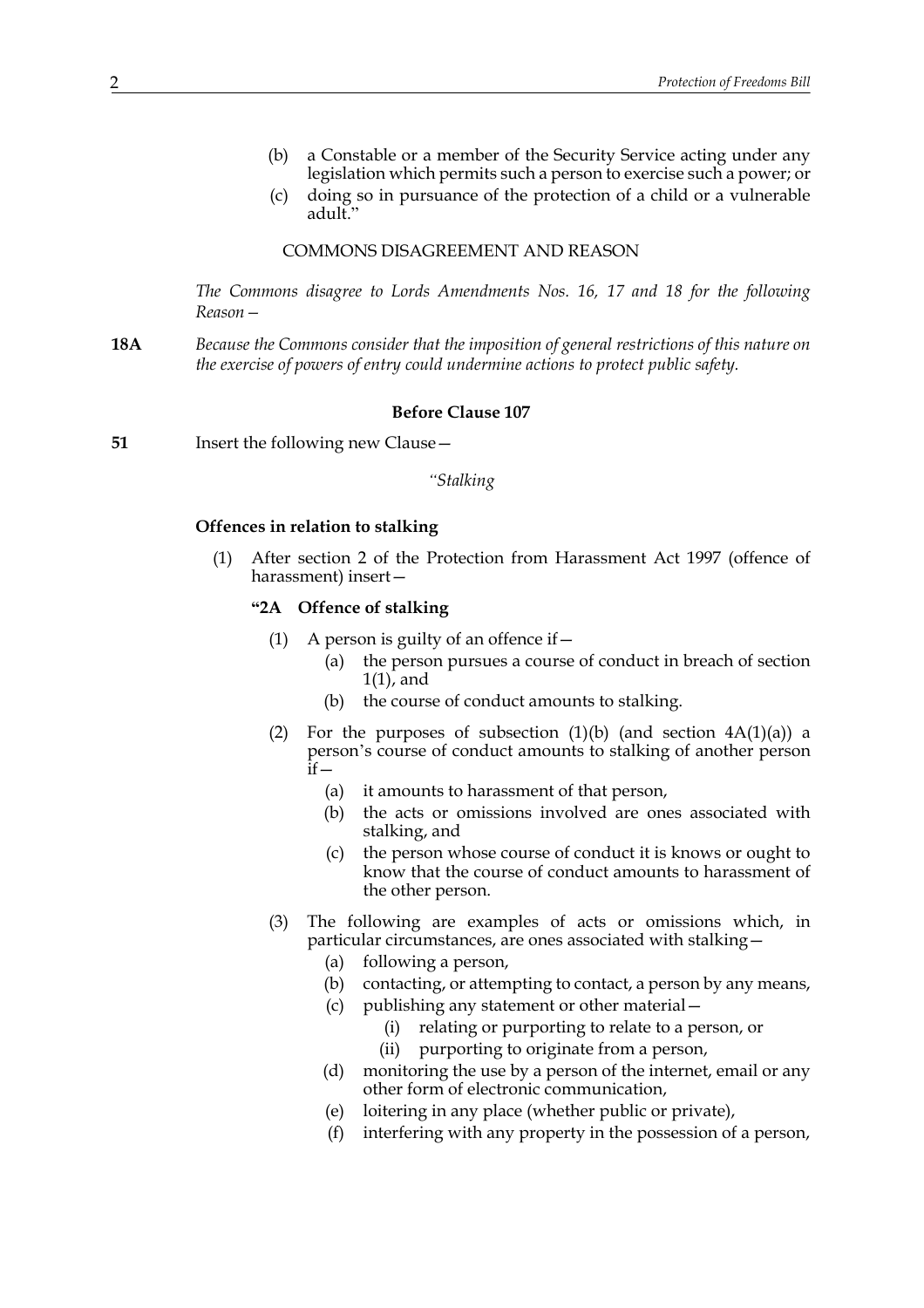- (g) watching or spying on a person.
- (4) A person guilty of an offence under this section is liable on summary conviction to imprisonment for a term not exceeding 51 weeks, or a fine not exceeding level 5 on the standard scale, or both.
- (5) In relation to an offence committed before the commencement of section 281(5) of the Criminal Justice Act 2003, the reference in subsection (4) to 51 weeks is to be read as a reference to six months.
- (6) This section is without prejudice to the generality of section 2."
- (2) After section 4 of that Act (putting people in fear of violence) insert—

#### **"4A Stalking involving fear of violence**

- (1) A person ("A") whose course of conduct—
	- (a) amounts to stalking, and
	- (b) causes another ("B") to fear, on at least two occasions, that violence will be used against B,
	- is guilty of an offence if A knows or ought to know that A's course of conduct will cause B so to fear on each of those occasions.
- (2) For the purposes of this section A ought to know that A's course of conduct will cause B to fear that violence will be used against B on any occasion if a reasonable person in possession of the same information would think the course of conduct would cause B so to fear on that occasion.
- (3) It is a defence for A to show that—
	- (a) A's course of conduct was pursued for the purpose of preventing or detecting crime,
	- (b) A's course of conduct was pursued under any enactment or rule of law or to comply with any condition or requirement imposed by any person under any enactment, or
	- (c) the pursuit of A's course of conduct was reasonable for the protection of A or another or for the protection of A's or another's property.
- (4) A person guilty of an offence under this section is liable—
	- (a) on conviction on indictment, to imprisonment for a term not exceeding five years, or a fine, or both, or
	- (b) on summary conviction, to imprisonment for a term not exceeding twelve months, or a fine not exceeding the statutory maximum, or both.
- (5) In relation to an offence committed before the commencement of section 154(1) of the Criminal Justice Act 2003, the reference in subsection  $(4)(b)$  to twelve months is to be read as a reference to six months.
- (6) If on the trial on indictment of a person charged with an offence under this section the jury find the person not guilty of the offence charged, they may find the person guilty of an offence under section 2 or 2A.

44

43

46

40

51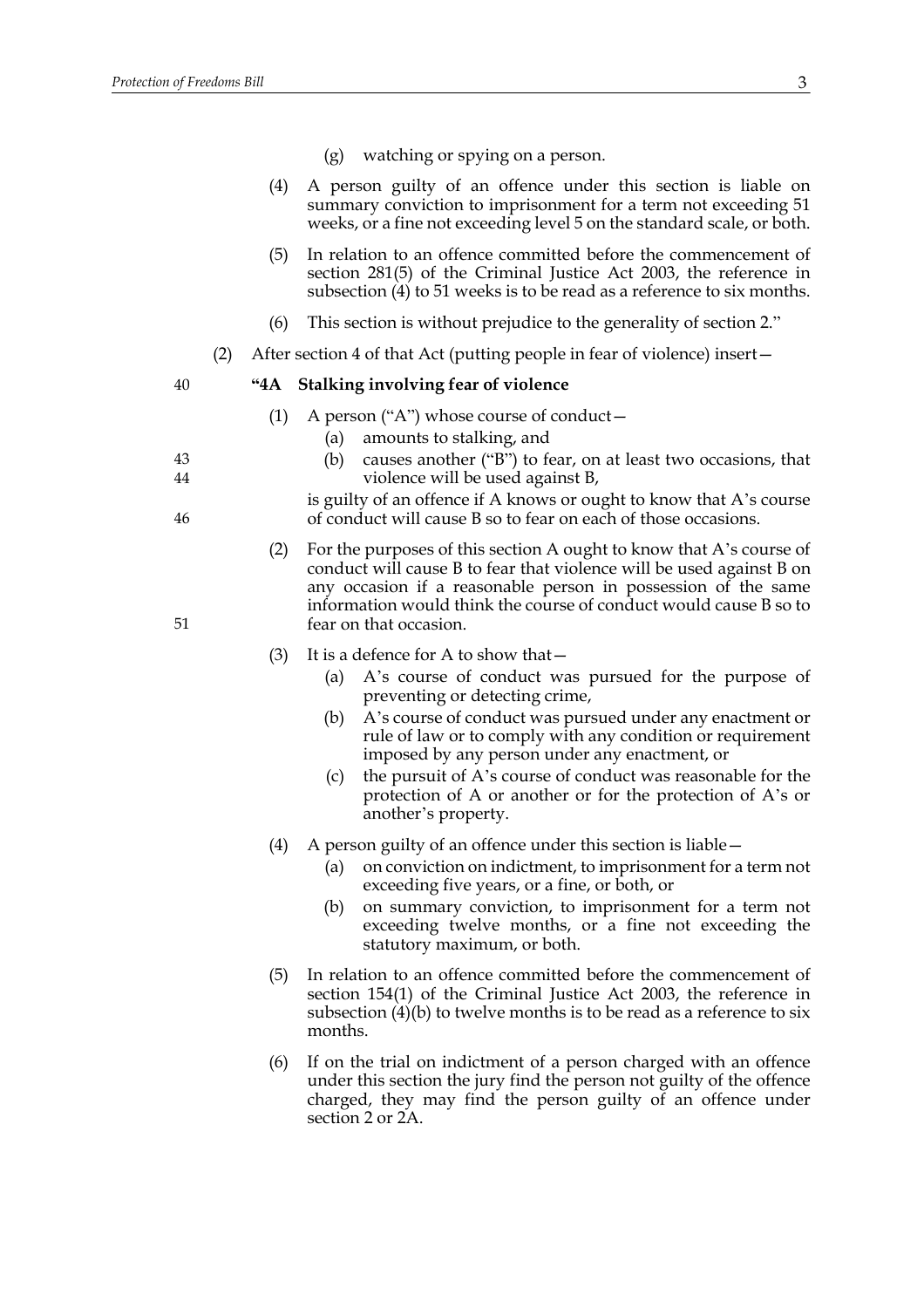- (7) The Crown Court has the same powers and duties in relation to a person who is by virtue of subsection (6) convicted before it of an offence under section 2 or 2A as a magistrates' court would have on convicting the person of the offence.
- (8) This section is without prejudice to the generality of section 4.""

COMMONS AGREEMENT WITH AMENDMENTS

*The Commons agree to this Amendment with the following Amendments—*

- **51A** Line 40, at end insert "or serious alarm or distress"
- **51B** Line 43, after "(b)" insert "either—

 $(i)$ 

- **51C** Line 44, at end insert "or
	- (ii) causes B serious alarm or distress which has a substantial adverse effect on B's usual day-to-day activities,"
- **51D** Line 46, at end insert "or (as the case may be) will cause such alarm or distress"
- **51E** Line 51, at end insert—
	- " $(2A)$  For the purposes of this section A ought to know that A's course of conduct will cause B serious alarm or distress which has a substantial adverse effect on B's usual day-to-day activities if a reasonable person in possession of the same information would think the course of conduct would cause B such alarm or distress."

#### **Schedule 9**

**133** Page 184, line 25, at end insert—

"PART 9B

# **STALKING**

*Protection from Harassment Act 1997*

141A(1) The Protection from Harassment Act 1997 is amended as follows.

- (2) In section 1(2) (circumstances in which a person ought to know that a course of conduct amounts to harassment) after "this section" insert "or section  $2A(2)(c)$ ".
- (3) In section 4 (putting people in fear of violence)—
	- (a) in subsection (5) after "section 2" insert "or 2A", and
	- (b) in subsection (6) after "section 2" insert "or 2A".

*Crime and Disorder Act 1998*

- 141B(1) Section 32 of the Crime and Disorder Act 1998 (racially or religiously aggravated harassment etc.) is amended as follows.
	- (2) In subsection  $(1)$  -